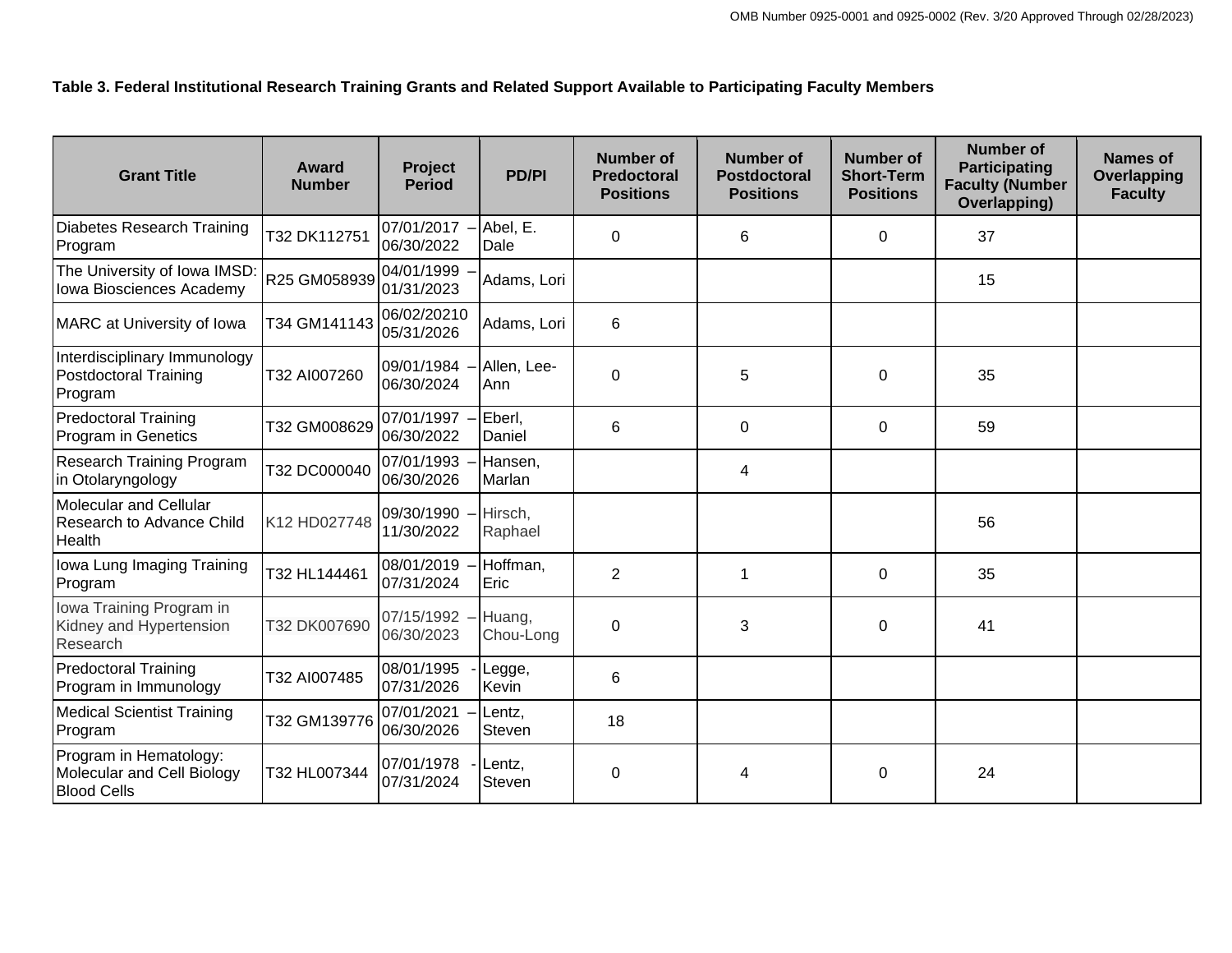| <b>Grant Title</b>                                                                               | Award<br><b>Number</b> | <b>Project</b><br><b>Period</b> | <b>PD/PI</b>            | <b>Number of</b><br><b>Predoctoral</b><br><b>Positions</b> | <b>Number of</b><br><b>Postdoctoral</b><br><b>Positions</b> | Number of<br><b>Short-Term</b><br><b>Positions</b> | <b>Number of</b><br><b>Participating</b><br><b>Faculty (Number</b><br><b>Overlapping)</b> | <b>Names of</b><br>Overlapping<br><b>Faculty</b> |
|--------------------------------------------------------------------------------------------------|------------------------|---------------------------------|-------------------------|------------------------------------------------------------|-------------------------------------------------------------|----------------------------------------------------|-------------------------------------------------------------------------------------------|--------------------------------------------------|
| University of Iowa<br>Institutional Training<br>Program in Oral Health<br>Research               | T90 DE023520           | 07/01/2013<br>6/30/2023         | Levy,<br>Steven         | $\mathbf 1$                                                | 3                                                           |                                                    |                                                                                           |                                                  |
| University of Iowa<br>Institutional Training<br>Program in Oral Health<br>Research               | R90 DE024296           | 07/01/2013<br>6/30/2023         | Levy,<br>Steven         |                                                            | 1                                                           |                                                    |                                                                                           |                                                  |
| Mechanisms of Health and<br>Disease at the Behavioral-<br>Biomedical Interface                   | T32 GM108540           | 07/01/2014<br>06/30/2024        | Lutgendorf,<br>Susan    | $\overline{4}$                                             | 0                                                           | $\Omega$                                           | 37                                                                                        |                                                  |
| The Iowa Neuroscience<br>Specialty Program in<br>Research Education<br>(INSPIRE)                 | T32 MH019113           | 09/01/1991<br>05/31/2022        | Nopoulos,<br>Peggy      |                                                            | 4                                                           |                                                    | 30                                                                                        |                                                  |
| The University of Iowa<br><b>Clinical and Translational</b><br><b>Science Award</b>              | KL2 TR002536           | 04/13/2018 -<br>02/28/2023      | O'Dorisio,<br><b>MS</b> |                                                            |                                                             |                                                    |                                                                                           |                                                  |
| Training in Molecular<br>Virology, Viral Pathogenesis<br>and Viral Vectors                       | T32 AI007533           | 09/01/1998<br>05/31/2026        | Perlman,<br>Stanley     | 3                                                          |                                                             |                                                    |                                                                                           |                                                  |
| <b>Predoctoral Training</b><br>Program in Biotechnology                                          | T32 GM008365           | 07/01/1990<br>06/30/2022        | Quinn,<br>Daniel        | 6                                                          |                                                             |                                                    | 35                                                                                        |                                                  |
| <b>Carver College of Medicine</b><br><b>Clinical Neuroscientist</b><br>Training Program (CNS-TP) | R25 NS079173           | 06/15/2012<br>03/30/2022        | Richerson,<br>George    |                                                            |                                                             |                                                    | $\overline{2}$                                                                            |                                                  |
| Training Program in Free<br>Radical and Radiation<br>Biology                                     | T32 CA078586           | 07/01/1999<br>7/31/2025         | Spitz,<br>Douglas       | 3                                                          | 3                                                           | $\Omega$                                           | 26                                                                                        |                                                  |
| Research Training in<br><b>Infectious Diseases</b>                                               | T32 AI007343           | 07/01/1988<br>08/31/2025        | Stapleton,<br>Jack      | $\mathbf 0$                                                | 3                                                           | 3                                                  | 29                                                                                        |                                                  |
| Predoctoral Training in<br><b>Pharmacological Sciences</b>                                       | T32 GM067795           | 07/01/2004<br>06/30/2022        | Strack,<br>Stefan       | $\overline{7}$                                             | 0                                                           | 0                                                  | 52                                                                                        |                                                  |
| Neuroscience Training<br>Program                                                                 | T32 NS007421           | 07/09/1999<br>06/30/2024        | Tranel,<br>Daniel       | 6                                                          | 0                                                           | 0                                                  | 52                                                                                        |                                                  |